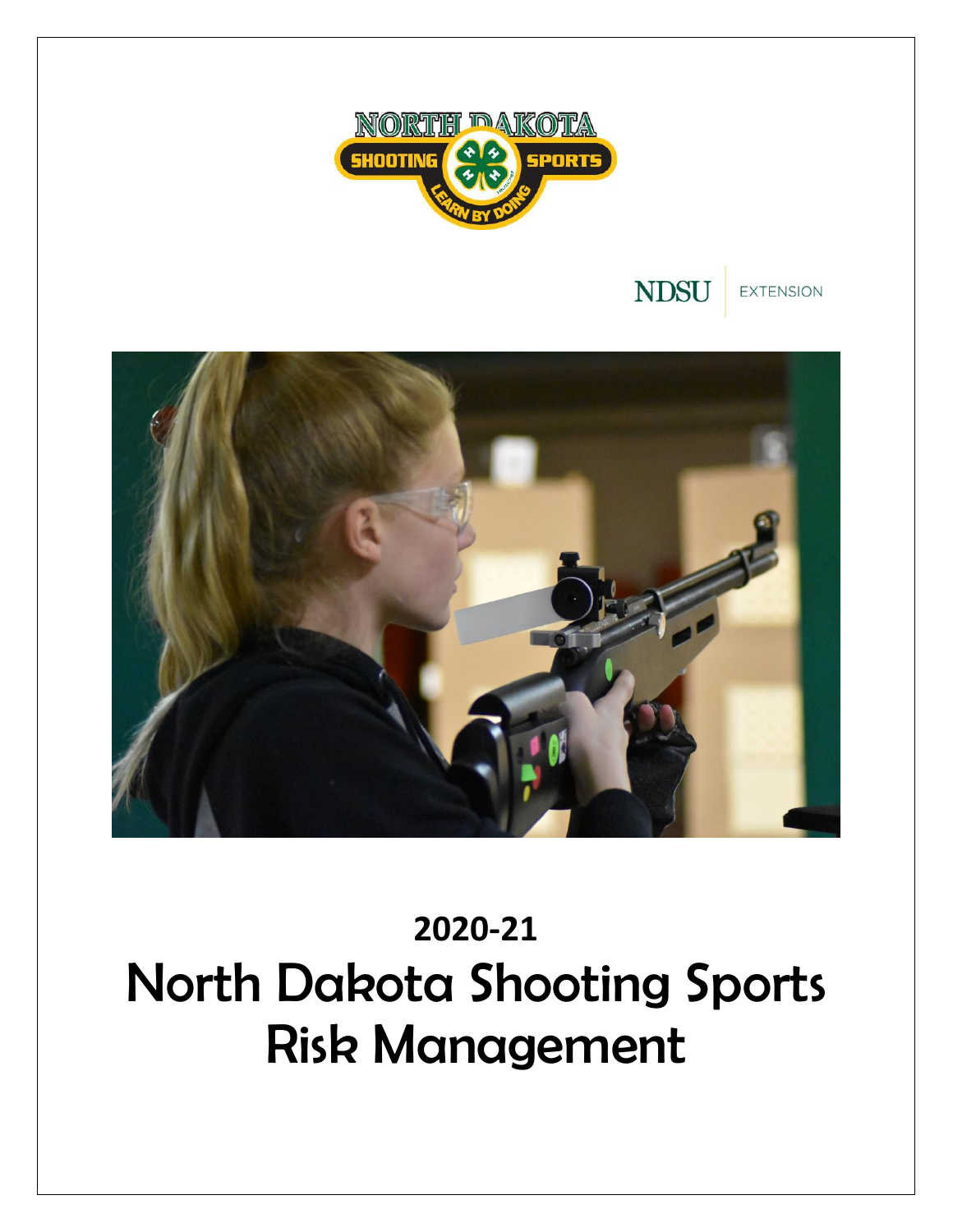# Policy and Risk Management Workbook

## *North Dakota 4-H Risk Management Plan Workbook*

#### **Developed by:**

Greg Lardy, Interm Extension Director North Dakota State University Extension Service Brad Cogdill, Director, 4-H Center for Youth Development North Dakota State University Extension Service Adrian Biewer, Youth Development Specialist, 4-H Shooting Sports State Coordinator, Center for 4-H Youth Development, North Dakota State University Extension Service Karla Meikle, 4-H Shooting Sports Coordinator, Morton County Extension Office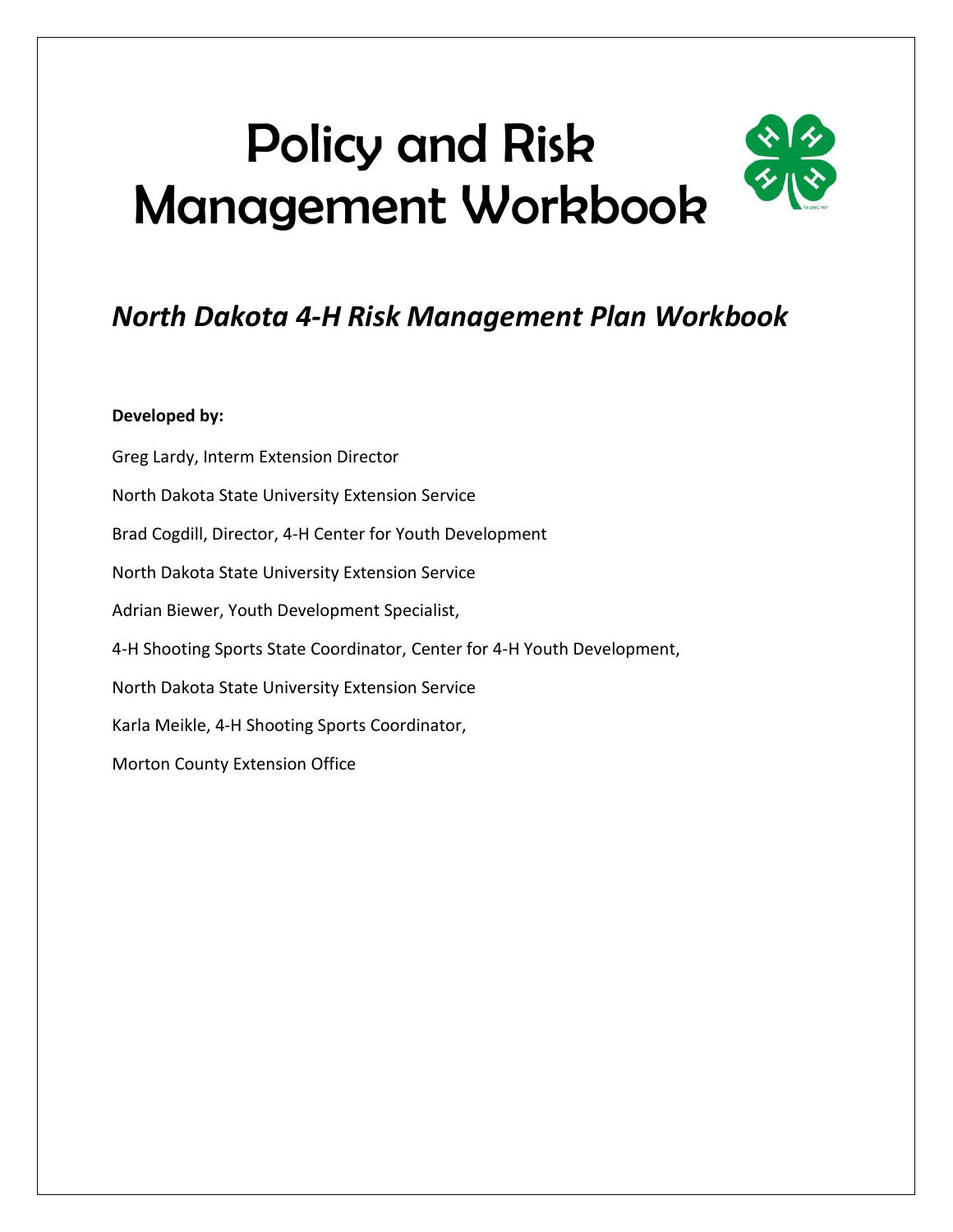## **Appendix Index**

- Section 1 Personnel & Supervision
- Section 2 County Archery Instructor Job Description
- Section 3 Participation Records & Eligibility
- Section 4 Equipment Storage
- Section 4 Health and Safety

COVID Accomodations

- Section 5 Property Use
- Section 7 Transportation
- Section 8 Disaster Emergencies Procedures
- Section 9 Forms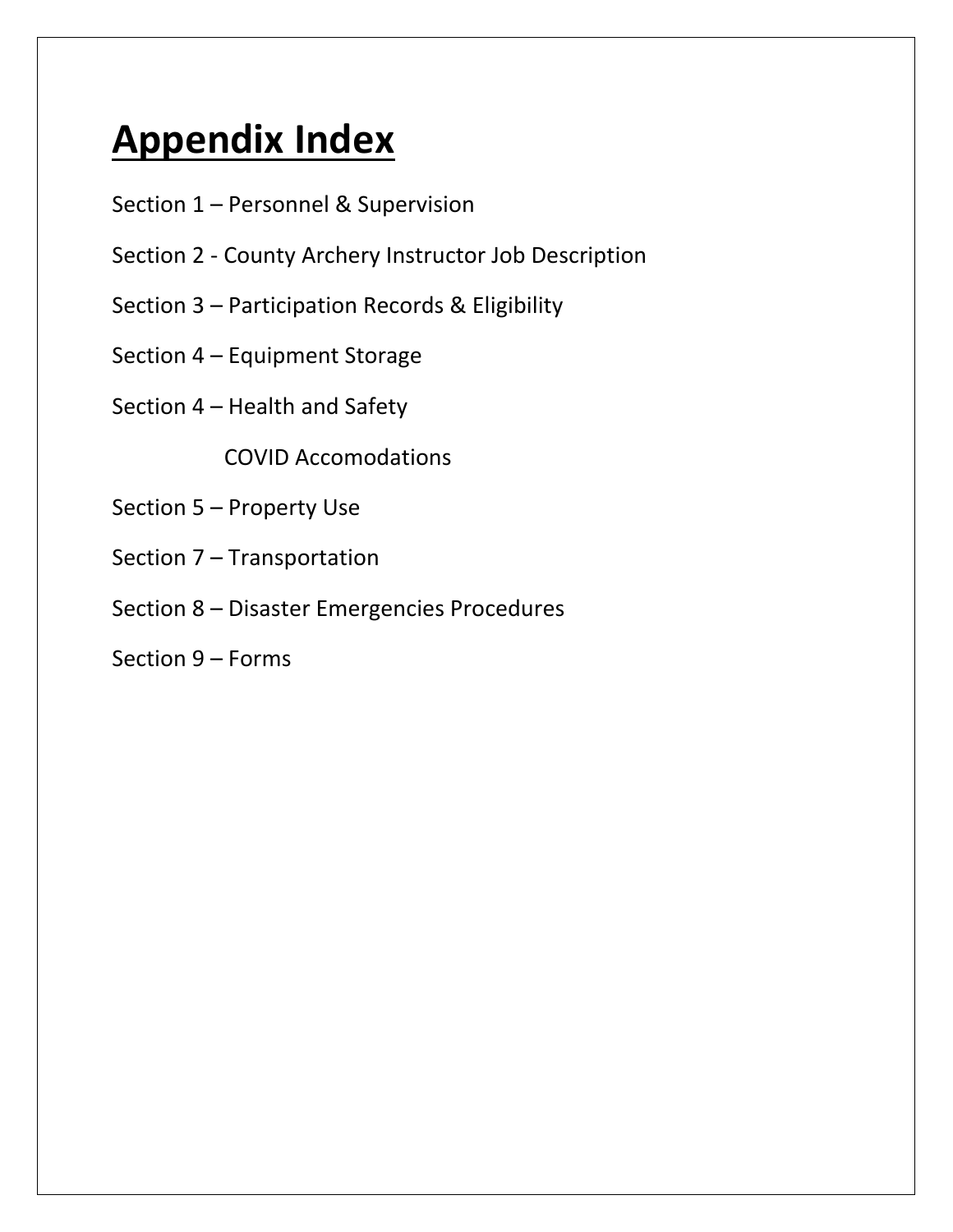

## **4-H Shooting Sports EXAMPLE Club Risk Management Plan Worksheet**

Thank you for taking the time to develop this plan. This should be completed with your county extension office agent who works with shooting sports. It is very important to the safety of the participants and instructors that you have a clear thought out plan in the event that an emergency happens. It is best to have the risk management plan in a binder and present at all events. Everyone should be familiar with its contents. It is suggested that emergency service contact information be placed at the front of the book so it is more easily accessed.

## **TO START THE SHOOTING SPORTS YEAR**

Thank for your service to our North Dakota's youth. September 1 is the beginning of the 4-H year. To start the year off right, an annual meeting should be held with all the shooting sports clubs and the person in your local extension office in your county who works with shooting sports. The items to be discussed should be the start time of activities, a calendar of events, a list of youth who will participate in your program, and identify any needs your club or activities may have. Everyone needs to be informed to keep enrollment up to date, identify times when youth who are not in 4-H participate, and to be able to coordinate promotion of the events. Youth cannot participate in 4-H activities before enrollment or registration is completed. Therefore, you will need to coordinate efforts with your agent to get your youth enrolled for the current year or registered for the event. Enrollment does not roll over and must be updated each 4-H year.

The 4-H Shooting Sports Club Risk Management Plan Worksheet is based on procedures and policies provided in the 4-H Shooting Sports Instructor Workshop, the National 4-H Leader Manual and Supplemental Handouts. The completed plan should be reviewed annually by the club leaders and the county Extension Agent and updated as needed. **A copy of this completed workbook should be filed in the County Extension office before the club begins activities.**

Date of Review **Example 20** 

Club Name

County and the county of the county of the county of the county of the county of the county of the county of the county of the county of the county of the county of the county of the county of the county of the county of t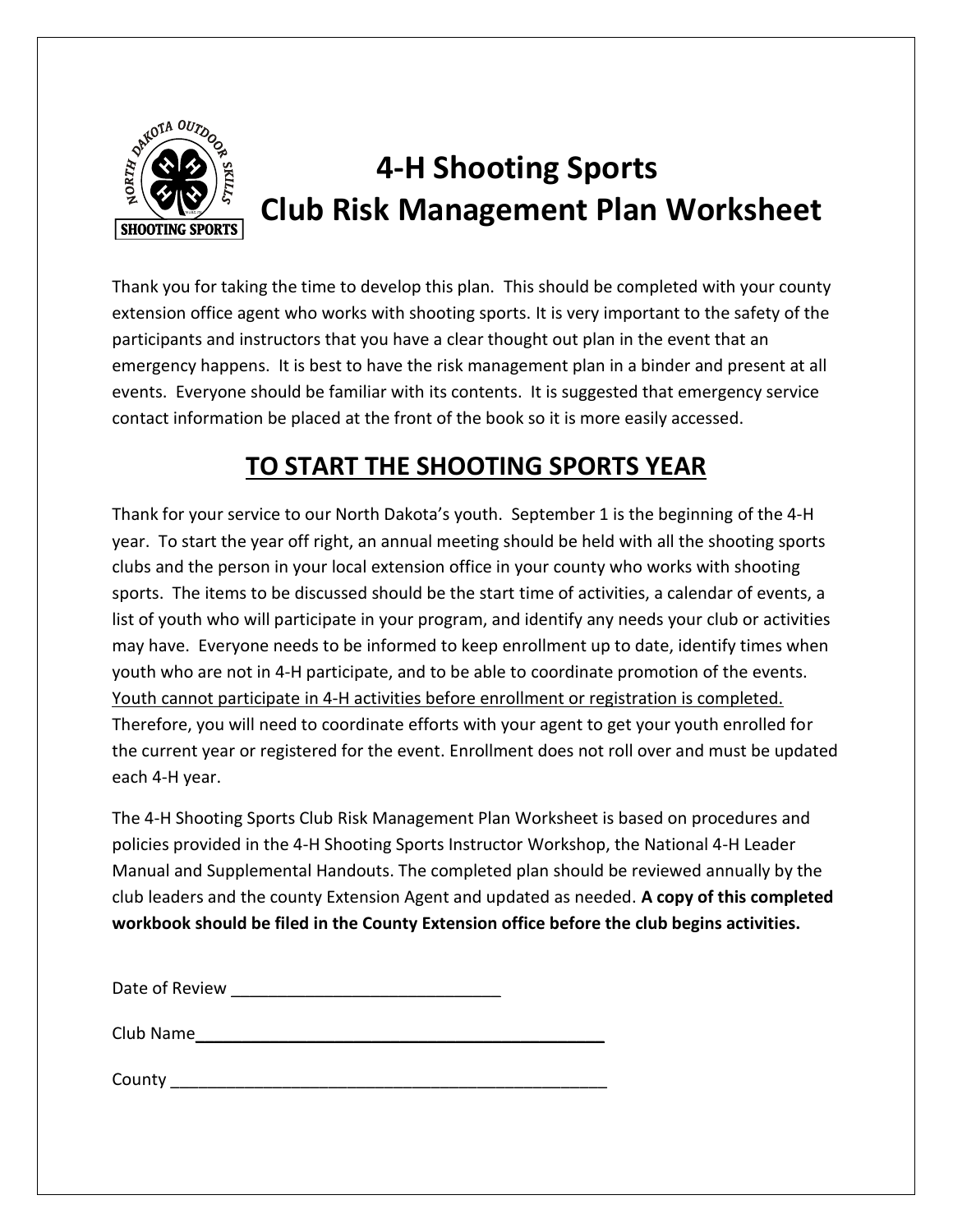#### **1-PERSONNEL & SUPERVISION**

**A. Basic Instructor Certification Requirement:** Shooting sports instructors must 18 years old in archery and air rifle, 21 in firearm disciplines, and be certified by attending a 4-H state training to conduct shooting sports activities. They must be certified in the discipline in which they work. Shooting sports instructors must also be approved 4-H volunteers. Certified instructors are to conduct instruction, run the range, manage other volunteers, and be in charge of risk management. Discipline certification period is 7 years for active instructors and two years for inactive volunteer renewals.

**B. Volunteer certification:** Any person working repeatedly with county shooting sports program must be an approved 4-H volunteer. They must have completed the ND 4-H volunteer application form (PB408), behavior expectations, and **MUST** to go through the NDSU Child Protection Screening process form (PB400). This must be renewed as required. Volunteers are expected to participate in any training requirements of local counties Copies must be filed with local County Extension. **The 4-H volunteer should be registered on the 4-H Online system.**

**C. Visitors/Presenters** that are not 4-H volunteers must check in at the site. They are allowed to observe, help, or present in the presence and line of sight of 4-H staff and volunteers. They cannot run the range. They must be informed of NDSU policy and shooting sports rules etc. as appropriate. We are also responsibility for their safety.

The 4-H Shooting Sports Instructors of this club/county are: (listed on Center for 4-H Youth Development website)

| Name | discipline (s) | email or phone | year of cert. |
|------|----------------|----------------|---------------|
|      |                |                |               |
| Name | discipline (s) | email or phone | year of cert. |
|      |                |                |               |
| Name | discipline (s) | email or phone | year of cert. |
|      |                |                |               |
| Name | discipline (s) | email or phone | year of cert. |
|      |                |                |               |
| Name | discipline (s) | email or phone | year of cert. |
|      |                |                |               |
|      |                |                |               |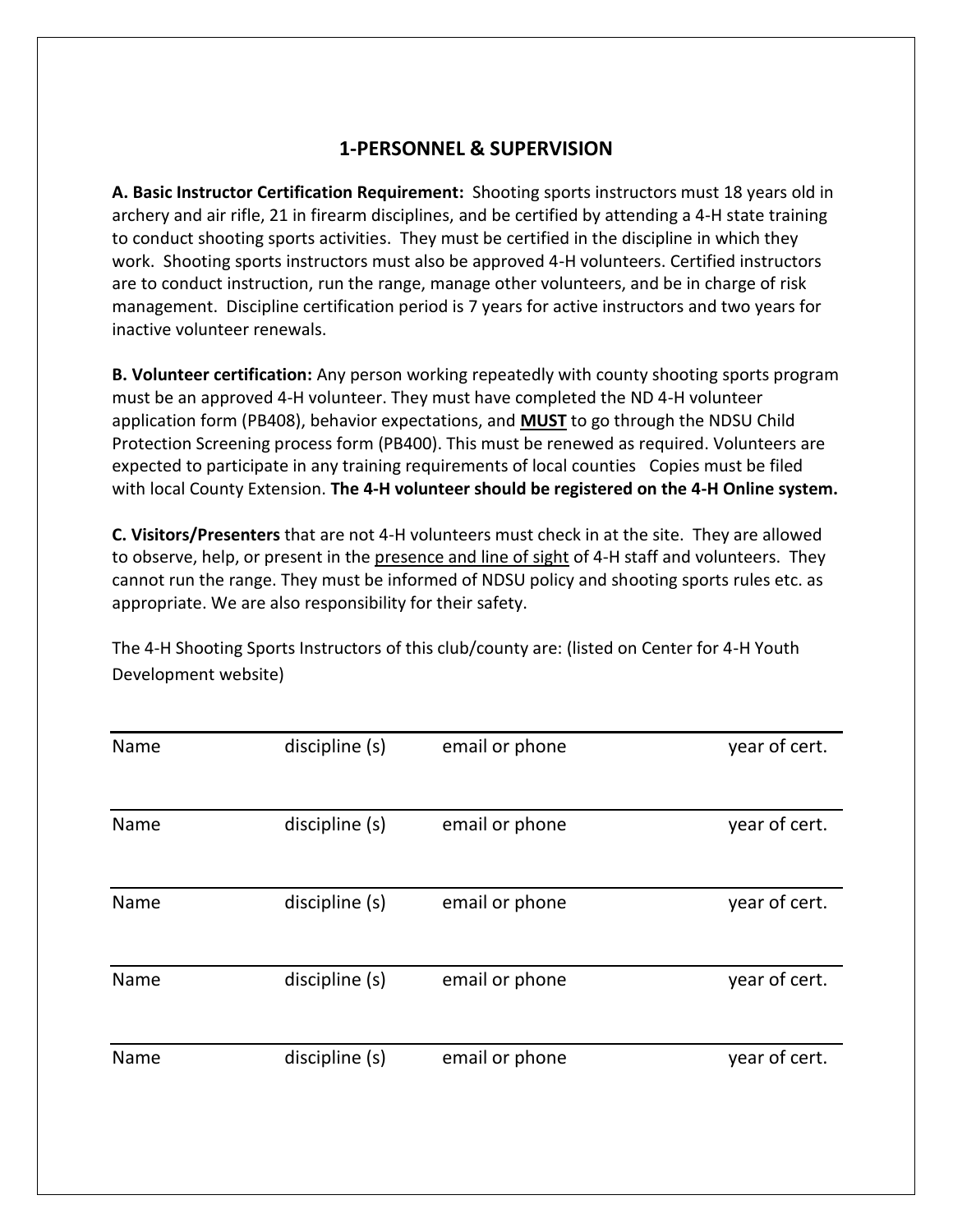**D. Supervision Ratios:** 4-H Club Leaders/certified instructors/Extension Agents are to ensure that all 4-H Shooting Sports activities will be organized and conducted with a minimum of one certified instructor in a supervision role per 15 trained youth. A volunteer who is not certified or is not a 4-H volunteer cannot run the range or lead a group. Assisting volunteers must work with certified staff. The recommended adult to youth ratio for instruction is one to four with beginners and one to ten with juniors and seniors.

#### **2-JOB DESCRIPTIONS**

All volunteer instructors should receive a written volunteer position description and understand their responsibilities as a 4-H leader as outlined in the North Dakota Shooting Sports Plan. Job descriptions can be found at the ND 4-H SSP web site at: [http://www.ndsu.edu/4h/](http://www.ndsu.edu/4h)volunteers/ in the ND 4-H Shooting Sports Basics manual and attached forms. Instructors are expected to follow 4-H training procedures.

#### **3- PARTICIPATION REQUIREMENTS, ELIGIBILITY, and RECORDS**

- **A.** Any youth ages 8 to 18 (September 1) can participate in the activities of a club. Youth 14 and over can qualify for national championships when their birthdate is after **January 1** of the same year as the event. The **Civil Rights Act of 1964** Extension volunteers and paid staff must not show discrimination in designing or delivering programs with respect to color, race, national origin, gender, religion, sexual orientation, or handicap. Programs must be equally accessible to anyone.
- **B.** To maintain a positive club atmosphere, instructors are expected to maintain communication with parents and youth. Instructors are to use shared decision making in planning practice schedules and events. In shooting sports, our growing numbers may eventually require youth to qualify to participate in state events. Qualification in any shooting event should not penalize a youth for age, sex, or any other discriminatory issue. Generally, it is acceptable that a group of scoring activities proceeding the main event are used to determine qualification within an age division.

|                           | <b>Minimum Age:</b> |                | <b>Age Divisions</b> |                |
|---------------------------|---------------------|----------------|----------------------|----------------|
| For small bore rifle:     | 11 years old        | Junior (11-13) |                      | Senior (14-18) |
| For shotgun               | 11 years old        | Junior (11-13) |                      | Senior (14-18) |
| For black powder          | 11 years old        | Junior (11-13) |                      | Senior (14-18) |
| For archery and air rifle | 8 years old         | Beg (8-10)     | Junior (11-13)       | Senior (14-18) |
|                           |                     |                |                      |                |

*We require that all youth take a hunter safety class before using firearms.*

- **C.** All 4-H youth and youth who are not in 4-H can participate in live fire when the following is completed:
	- 30 minutes archery/air rifle and 90 minutes for firearm of 4-H basic training session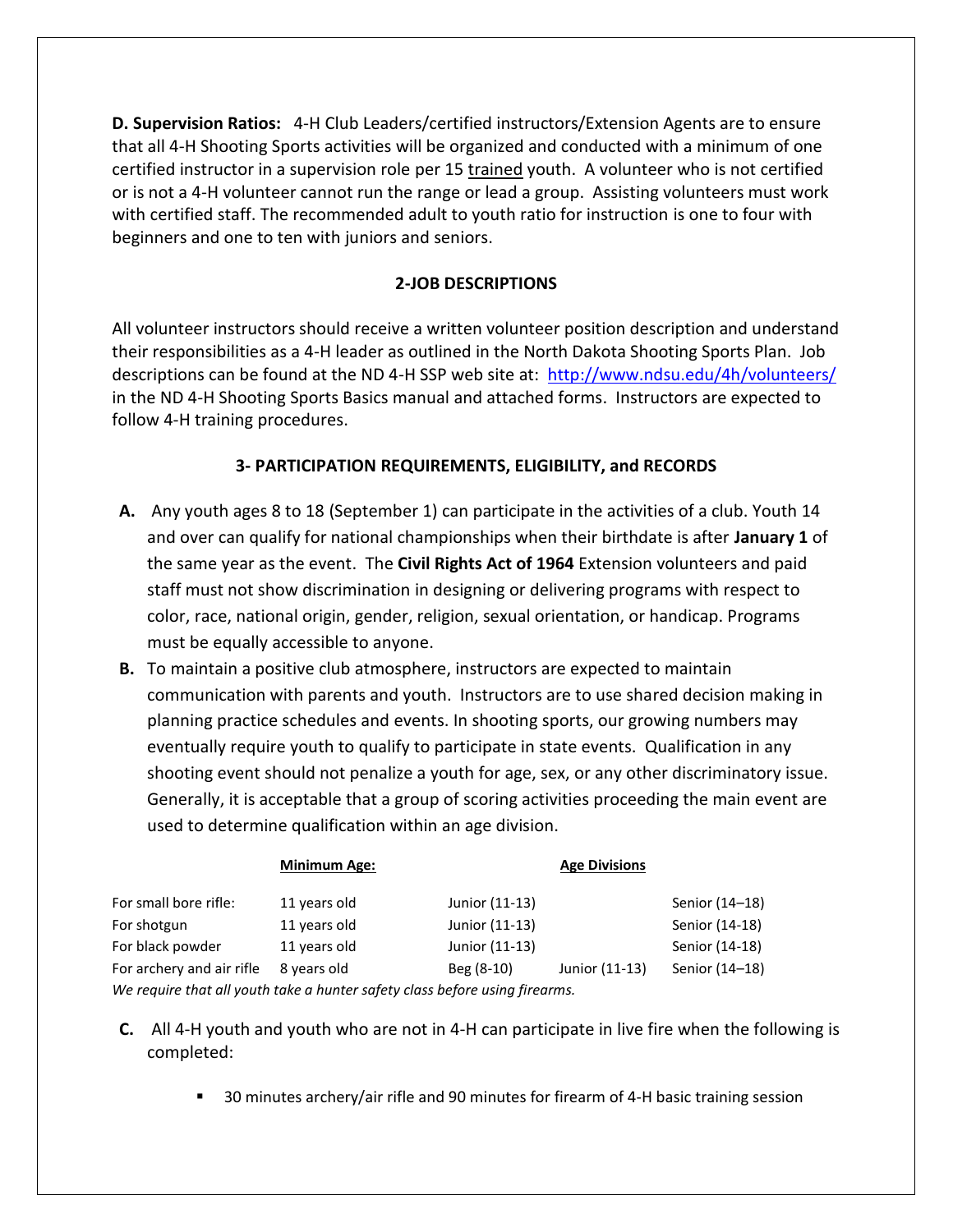- Completed registration or enrollment in 4-H
- **D. 4-H Online Registration is the most efficient way to comply with 4-H requirements.** The 4-H Online website has check boxes for these forms. Parents who enroll their youth in 4-H must check these to be approved. Youth who are not in 4-H may be registered for an event as a short-term member and will also check these forms. Enrolled 4-H youth and other youth registration through 4-H Online once approved by the county have met these requirements. 4-H members need to update their enrollment in September of each year. Enrollment does not automatically extend. You will need to provide a list of youth in your club to your county office to verify that they have been updated before beginning any activities. The media release has an option that may or may not be checked. We cannot photograph youth without the release.
- **E.** Events are 4-H sponsored when they are at your host site, when the extension/4-H office identifies as a partner or sponsoring agency, and when 4-H volunteers participate in the activity. 4-H policies must be followed by all participants. This includes youth who are not in 4-H.
- **F.** The basic lesson plan taught at each session will follow established range procedure and teaching techniques in the 4-H National Shooting Sports Basic Manual, Risk Management, and the 4-H discipline or NASP training manual. Deviation from established procedures is not accepted.
- **G.** Youth who miss basic lessons in a sequence are required to make up the material before proceeding with new material.

#### **ACTIVITY LOG**

The activity log is proof of attendance by youth and adults. It is the sole record that will be needed by the county or NDSU Extension Service should an insurance need or other incident arise. You will report attendance at the end of the year to your county agent. The county extension agent has required participation reports to complete each fall and which will help them complete the reports. These logs also provide information about lesson progression and are useful when instructors are alternating events. (see attachment)

#### Person responsible for checking activity logs:

#### *EQUIPMENT LOG*

When any equipment is provided to an enrolled 4-H club member for use in club activities, any 4-H leader, or the 4-H program, a log will be kept of the inspections and maintenance given to that equipment. Equipment should be inspected before and after each use. Damaged equipment should be discarded or removed from the activity. A note should be made in the equipment inspection log and repair made as feasible. **When in doubt – take it out!** Equipment that is brought by youth must be inspected by the instructor before being allowed to be used for the activity. (see attachment)

Person responsible for checking equipment logs: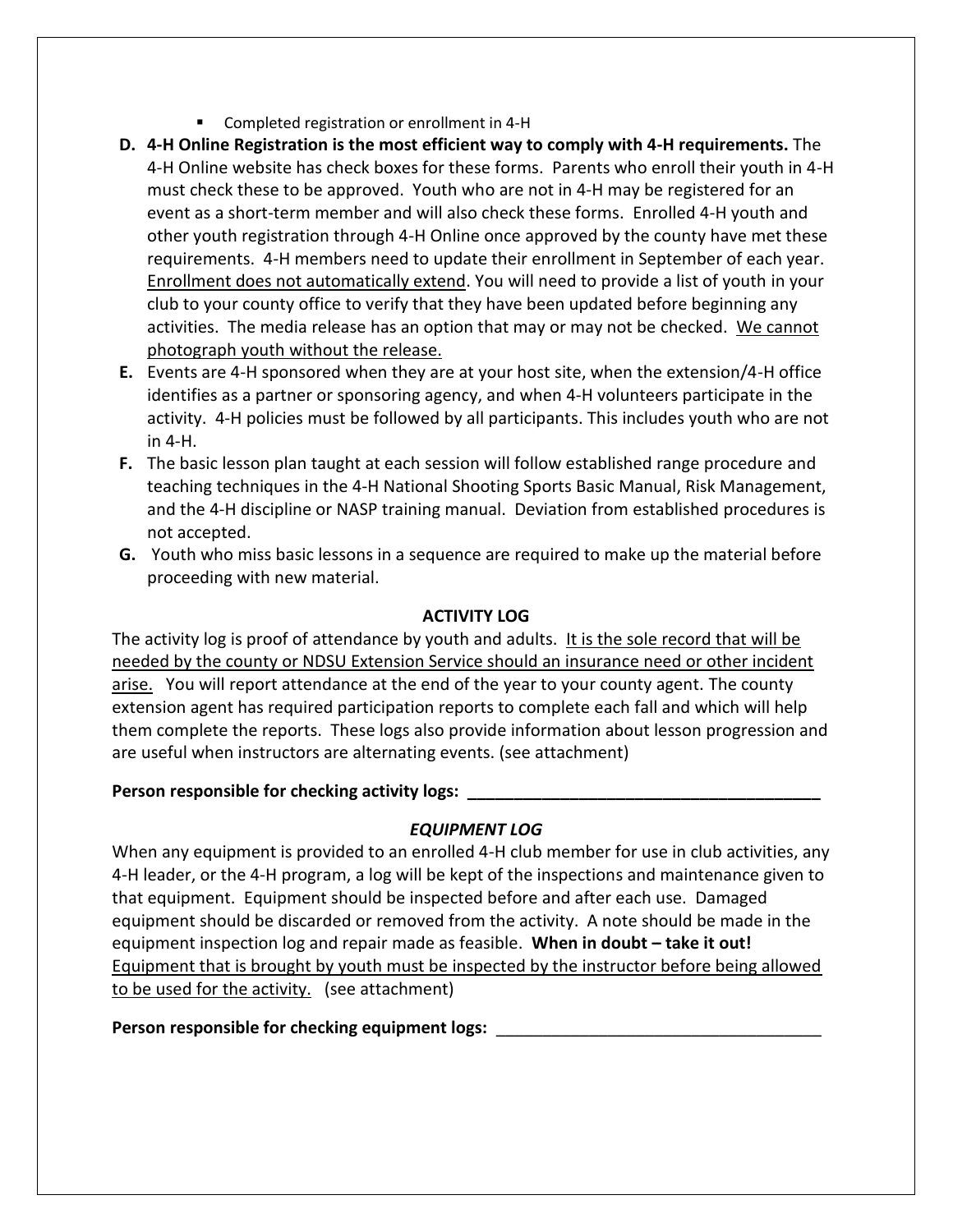#### **4- EQUIPMENT STORAGE**

For club or 4-H county owned equipment, the club/extension office will explicitly follow the procedures outlined in North Dakota 4-H Shooting Sports Plan under Storage of Firearms and Ammunition. Firearms and air rifles should be secured with a trigger lock and ECI (Empty Chamber Indicator) safe on, and stored in a locked cabinet. Ammunition should not be stored with the guns. Youth training should include instruction on equipment storage and what to do if you find a loaded gun.

Generally, our office building policies do not allow extension agents to store guns or ammunition. They will have to be stored at a club member's home or another site. A duplicate list with the serial number and a description of the firearm or equipment should be kept at the extension office. We recommend firearms are cleaned after each use. If you are using state loaned equipment, it is required and we appreciate receiving clean equipment back from the counties.

At events, firearms and other equipment should not be left unattended when not in use. Firearms should always have ECIs and trigger locks and be in a locked vehicle or storage before and after an event. Archery equipment, such as bows and arrows, throwing axes, etc. should also be put away when the activity is over to prevent unnecessary horseplay.

#### **Person/s responsible for equipment storage and where is it stored:**

Name equipment where where

#### **5- HEALTH AND SAFETY**

**\_\_\_\_\_\_\_\_\_\_\_\_\_\_\_\_\_\_\_\_\_\_\_\_\_\_\_\_\_\_\_\_\_\_\_\_\_\_\_\_\_\_\_\_\_\_\_\_\_\_\_\_\_\_\_\_\_\_\_\_\_\_\_\_\_\_\_\_\_\_\_\_\_\_\_\_\_\_**

#### **A.** *Official 4-H Health Form*

During September for 4-H enrollment or before an event with youth who are not in 4-H, the county office will collect each participant's Health Statement on the Official 4-H North Dakota Health Statement Form, Assumption of Risk and Medical Release Form, and Code of Conduct Form at the time of enrollment/registration through written copy **or remind parents to update on 4-H Online Registration**. A copy of each youth's health form will be collected by the county office for your event/camp when you use the county extension office for event registration. Sharing of health information is limited to "as needed" according to NDSU policy. **A copy of each youth (PB 730) and adult (PB 728) participant's Official 4-H Health and Code of Conduct Form must be present at each activity or event**. If you have club practice, are hosting a match, or are traveling to a match or activity, the health form of the adults and youth must be with. The only exception is when adult guardians or parents are physically present. A cell phone or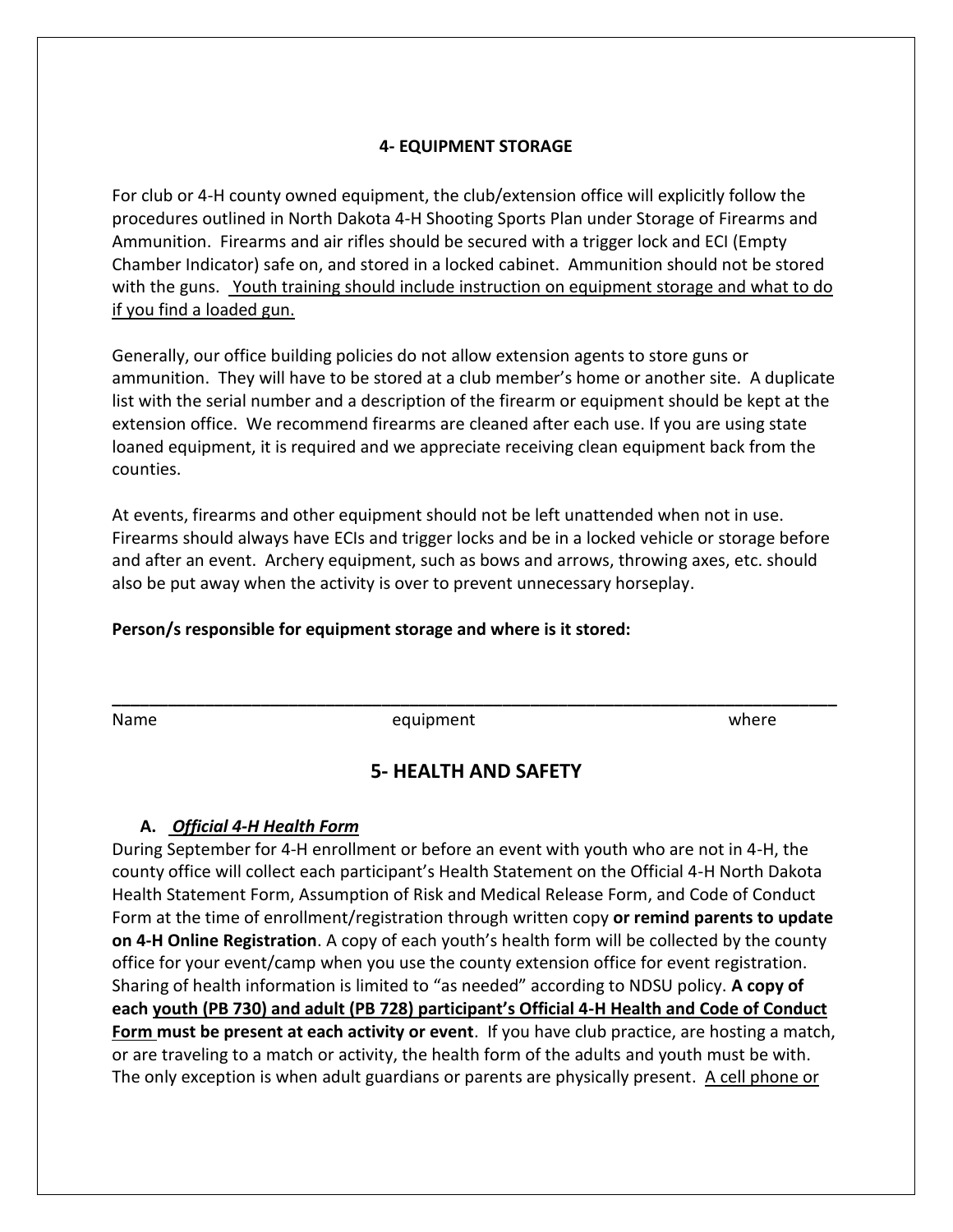phone and an emergency numbers list should be available at each event. Update records once a year or as needed.

The coach or activity organizer should review the health records for any special participant needs. Person in charge of health information is responsible to follow NDSU (PHI) (Protected Health Information) policies and procedures for minimum disclosure in NDSU HIPAA Policies and Procedure Section II, page 36. Any employee of NDSU Extension Service has confidential obligations.

#### **Person responsible for current health forms:**

#### **B.** *First-Aid and Accident Reporting*

The club leader or certified instructor is responsible.

It is recommended that someone have current First Aid and CPR certification.

\_\_\_\_\_\_\_\_\_\_\_\_\_\_\_\_\_\_\_\_\_\_\_\_\_\_\_\_\_\_\_\_\_\_\_\_\_\_\_\_\_\_\_\_\_\_\_\_\_\_\_\_\_\_\_\_\_\_\_\_\_\_\_\_\_\_

- A first-aid kit will be present at all club activities. Contact your county 4-H Agent for information on what to include in the kit.
- The first aid kit will be checked for supplies and re-stocked as needed at each club activity.
- You should know the location and someone may be trained to use an AED at your site.

Any youth or adult accidents or near misses are required to be reported to the local county office immediately and a report filed within 24 hours of the incident to the Center for 4-H Youth Development and NDSU Extension Service.

#### **FORMS – Safety Office NDSU**

<http://www.ndsu.edu/fileadmin/vpfa/forms/UPSO-IncidentReport.pdf>Employee

<http://www.ndsu.edu/fileadmin/vpfa/forms/UPSO-NonEmpIncidentReport.pdf>Others

<http://www.ndsu.edu/fileadmin/vpfa/forms/UPSO-NearMiss.pdf>Near Miss

#### **Person responsible:** \_\_\_\_\_\_\_\_\_\_\_\_\_\_\_\_\_\_\_\_\_\_\_\_\_\_\_\_\_\_\_\_\_\_\_\_\_\_\_\_\_\_\_\_\_\_\_\_\_\_\_\_\_\_

- **C.** *Medications*
- We recommend that camp workers in day camps do not dispense medication unless absolutely necessary. Medication to youth must be documented by time, date, and dosage. It must be reported to the parent before releasing the child from the event.

#### Prescription Medication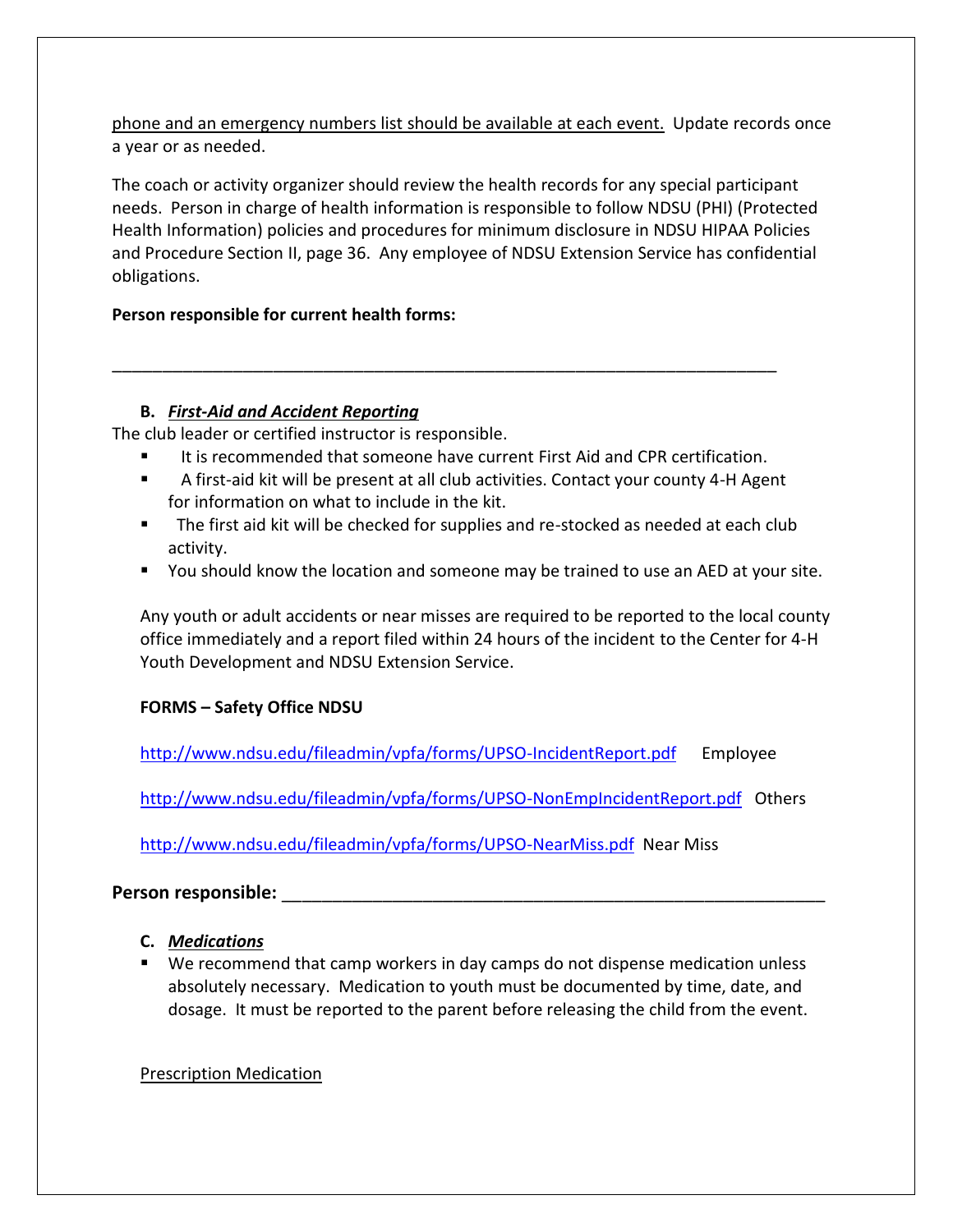■ Prescription medication must come in original pharmacy container with a legible label in the participant's name.

#### **D.** *Contagious Disease*

Archery participants that arrive with fevers are not allowed to stay. Participants who develop fever and symptoms of sickness will require parental contact and removal from the event.

#### **Safety Plan for Shooting Sports Practice**

#### **Communicable Disease Strategy**



We are all aware of the voluntary choice to participate in this activity. North Dakota 4-H Shooting Sports Program will make accommodations to protect participants but cannot guarantee against being exposed to the virus. We require these strategies so everyone can feel safe to participate. In the GREEN status, we will be honoring face covering and social distancing to ensure a safe and healthy activity in adherence to local, state and federal recommendations.

4-H has a responsibility to follow state, national and university guidance and values the fourth H – Health to better living, as part of its pledge and creed, for the benefit of the individual and the community where the 4-H program is conducted.

Indoor practices are going to be longer as attendees will be spread across a longer time due to the separation required. Clubs may need more volunteers to supervise more sessions, multiple practice times in a week, or schedule alternating groups.

#### **1. Safety, Health, & PPE Requirements**

- **a. IF YOU OR A FAMILY MEMBER ARE SICK FOR ANY REASON - PLEASE STAY HOME!**
- **b. Everyone MUST WEAR A FACE COVERING WHILE PARTICIPATING in practice, an activity or match and ADHERE TO CURRENT PHYSICAL DISTANCING GUIDELINES while on the premises.** Thin face coverings do not provide adequate protection.
- c. Everyone will observe a six-foot distance as well, coaches will verbally instruct you as appropriate with "HANDS-OFF" instruction and rely on youth to make the adjustments. If someone attempts to approach closer than six feet, use the outstretched hand signal to back off. We are all still getting use to the new social distance.
- **d.** Limit the number of people at the activity**.** Family members who might accompany participants should be kept to only a necessary presence, such as instructional help or activity management.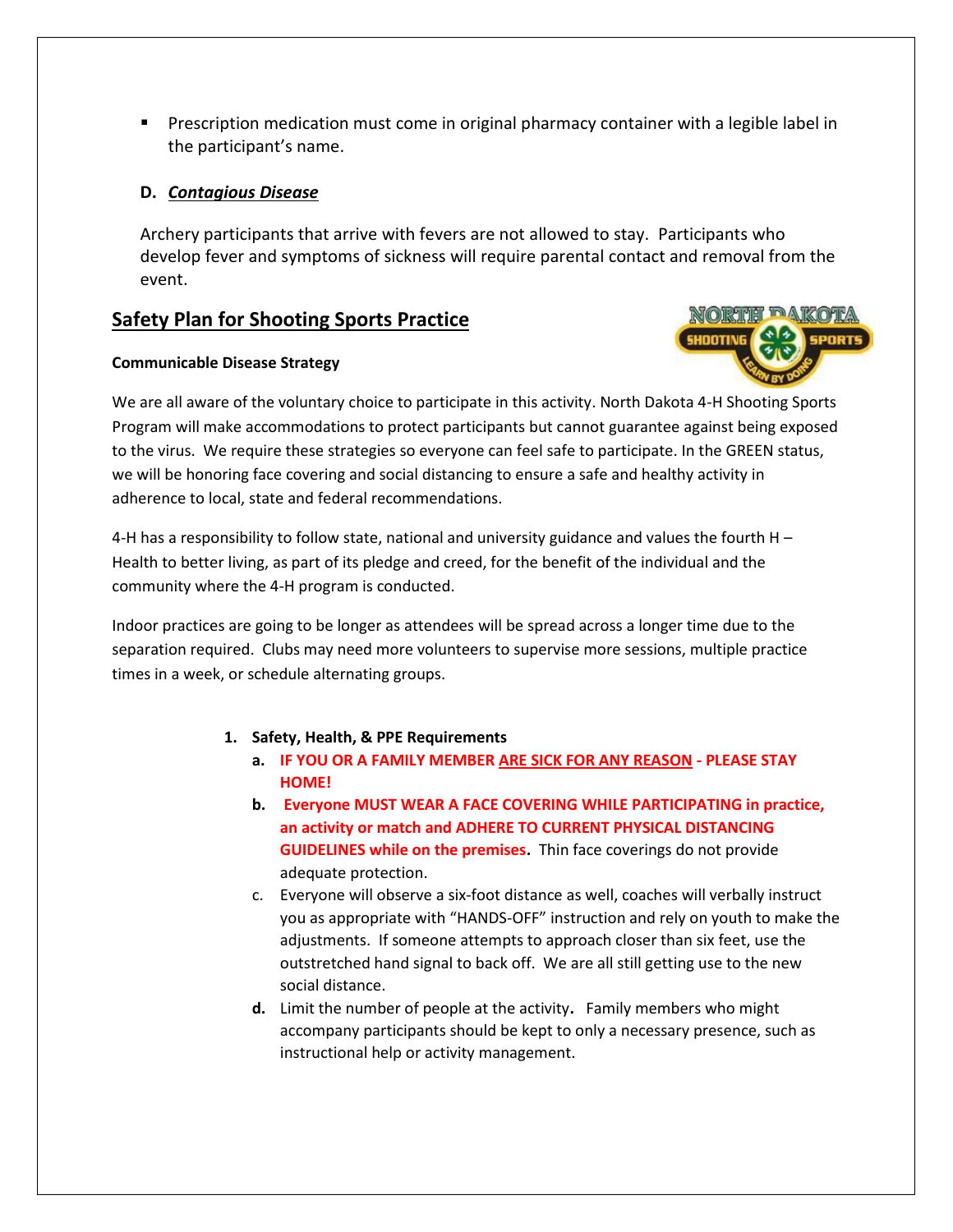- e. Have a list of attendees and schedule that they adhere to. It may be a good idea to have youth in the same positions each practice in case there is a need for tracing.
- f. Individuals must not co-mingle on the location or anywhere on the premises. Youth participants, instructors, and parents need to avoid unnecessary and close contact with others and follow the face covering and physical distancing guidance.
- g. In some cases, we are guests in the facilities. The use of those facilities may depend on our plan of how we conduct ourselves. Each shooting position and target will be a minimum of six feet apart. Coaches will need extra time on the range for target changes, wipe down of loaner equipment and target face, and shooting station (air rifle) between practice times. Beginner shooters with a helper may need more space. The use of facilities may be limited such as bring your own water and no bathroom use.
- h. The club or activity host will provide access to hand sanitizer and masks to use before, during, and after the activity. Clubs are not required to purchase all PPE necessary but to have it available if needed. The cost can be included in club fees.
- **i.** We are required to inform everyone that "NDSU Extension works with university officials responsible for monitoring the COVID-19 pandemic situation and determining guidelines this event will follow. Participation in face-to-face activities poses an unknown level of risk for participants. Conditions associated with the pandemic may result in postponement or cancellation of the activity.

#### **Arrival/Departure Procedures:**

- a. Youth should plan to arrive 10 minutes before practice or activity starts, bringing all necessary equipment in the facility with you including wearing PPE. When unpacking, youth must physically distance.
- b. When you have completed your practice session, loaner equipment (arrows, bows, guns) to be cleaned should be placed in a location away from other equipment. The shooter should not take more than a few minutes to do this. Other youth will pack up their equipment and leave. Youth and other adults should not linger at the site.

Consequences for not following healthy guidelines may mean suspension of our shooting sports program.

If there are questions, contact: [Adrian.Biewer@ndsu.edu](mailto:Adrian.Biewer@ndsu.edu) o[r Karla.Meikle@ndsu.edu.](mailto:Karla.Meikle@ndsu.edu)

#### **E.** *Safety Equipment*

The certified instructor in charge of the activity is responsible.

■ Eye and hearing protection will be worn by all participants, leaders and observers whenever there is live fire.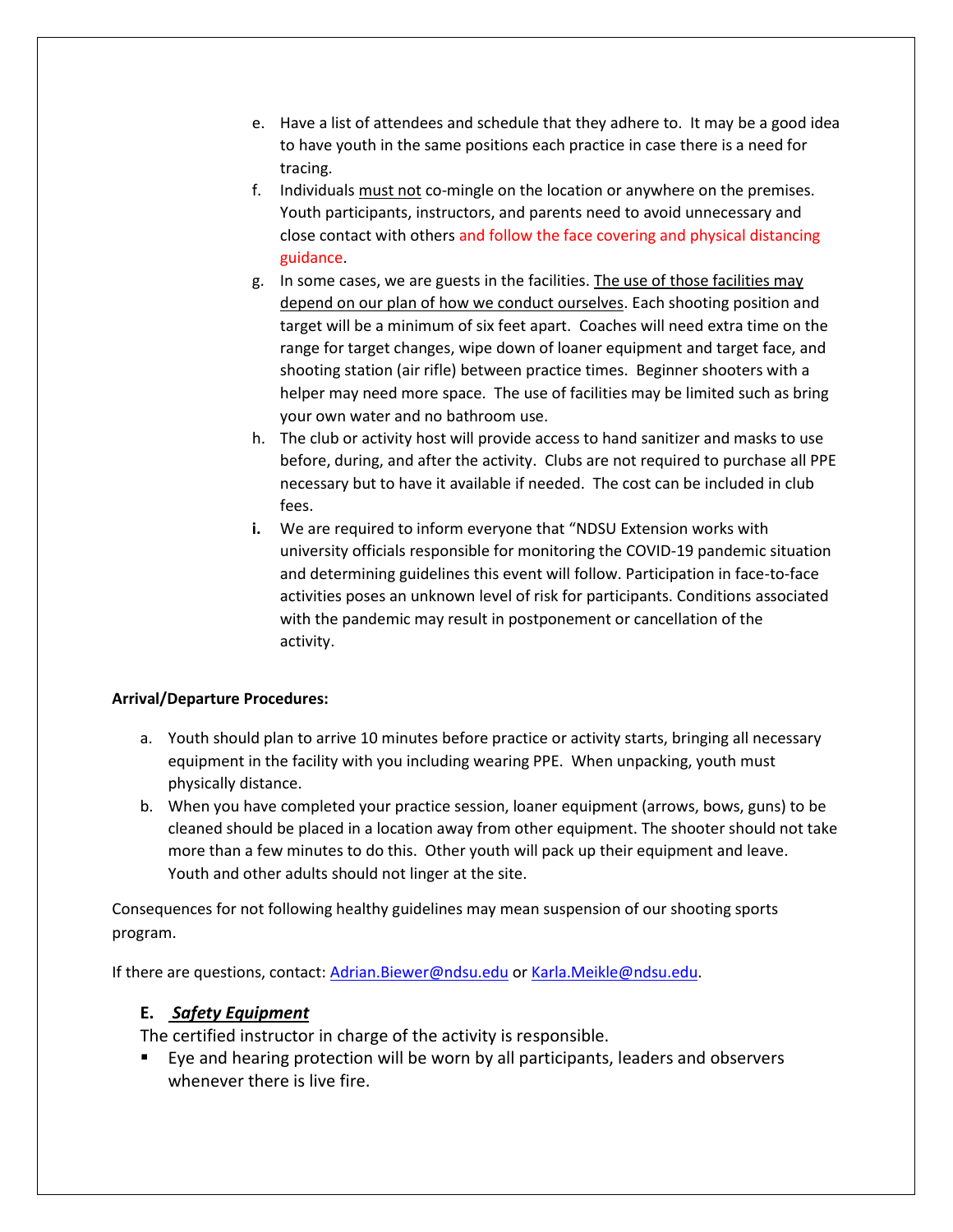- Rifle, black powder, and shotgun participants, leaders and observers will wear ear protection when there is live fire.
- **EXED** Archery participants, leaders and observers will wear ear protection when the archery range is located near to a gun range when there is live fire.
- Caution tape must be put in areas that should be occupied during the event.
- Doors should be locked and signed in areas that should not be used at the event.
- Course or range set up should take into consideration normal grounds or building traffic patterns and avoid creating a hazard

#### Person responsible:

#### **F.** *Minimization of Lead Exposure*

It is suggested that no person eat or drink until washing hands after being on the range. Leaders will provide anti-bacterial moist towel-lets, water-less soap, or similar product for wiping hands once shooting has concluded. Latex gloves should be provided for handling of lead products by the instructor.

Shooting ranges should not be set up in a location that allows lead shot or rifle bullets to fall into water sources such as wetlands or rivers.

#### **Person responsible:** \_\_\_\_\_\_\_\_\_\_\_\_\_\_\_\_\_\_\_\_\_\_\_\_\_\_\_\_\_\_\_\_\_\_\_\_\_\_\_\_\_\_\_\_\_\_\_\_\_\_\_\_\_

#### **G.** *Insurance Coverage*

**Accident Insurance.** Most liability claims begin from people trying to recover medical expenses. Accident/medical insurance policies are available from American Income Life Insurance Company. Two types of coverage is available:

- **1. Annual Accident Insurance.** This policy covers each registered or enrolled member (leaders also if registered) while participating in or attending regularly approved and supervised 4-H group activity. We require that all participants are registered or enrolled. **Shooting sports is covered in this option.** This is provided by the 4-H Center for Youth Development.
- **2. Specialized Activities Insurance.** This is an optional policy with slightly higher coverage of youth and adults participating in adult supervised activities sponsored by NDSU Extension 4-H program at camps, conferences, fairs, tours and other events. Includes travel to and from the sponsored event. (\$.30 per person per event.) You can option to cover an activity (activity day or day camp) with this policy**. Youth not enrolled in 4-H are insured for that activity under this policy.**
- **3. Host Site Insurance. NDSU Extension Service** provides liability insurance for the site that you are using for 4-H activities. This is granted without prior notice. Some groups may want proof of insurance. You may obtain a copy of certificate through extension.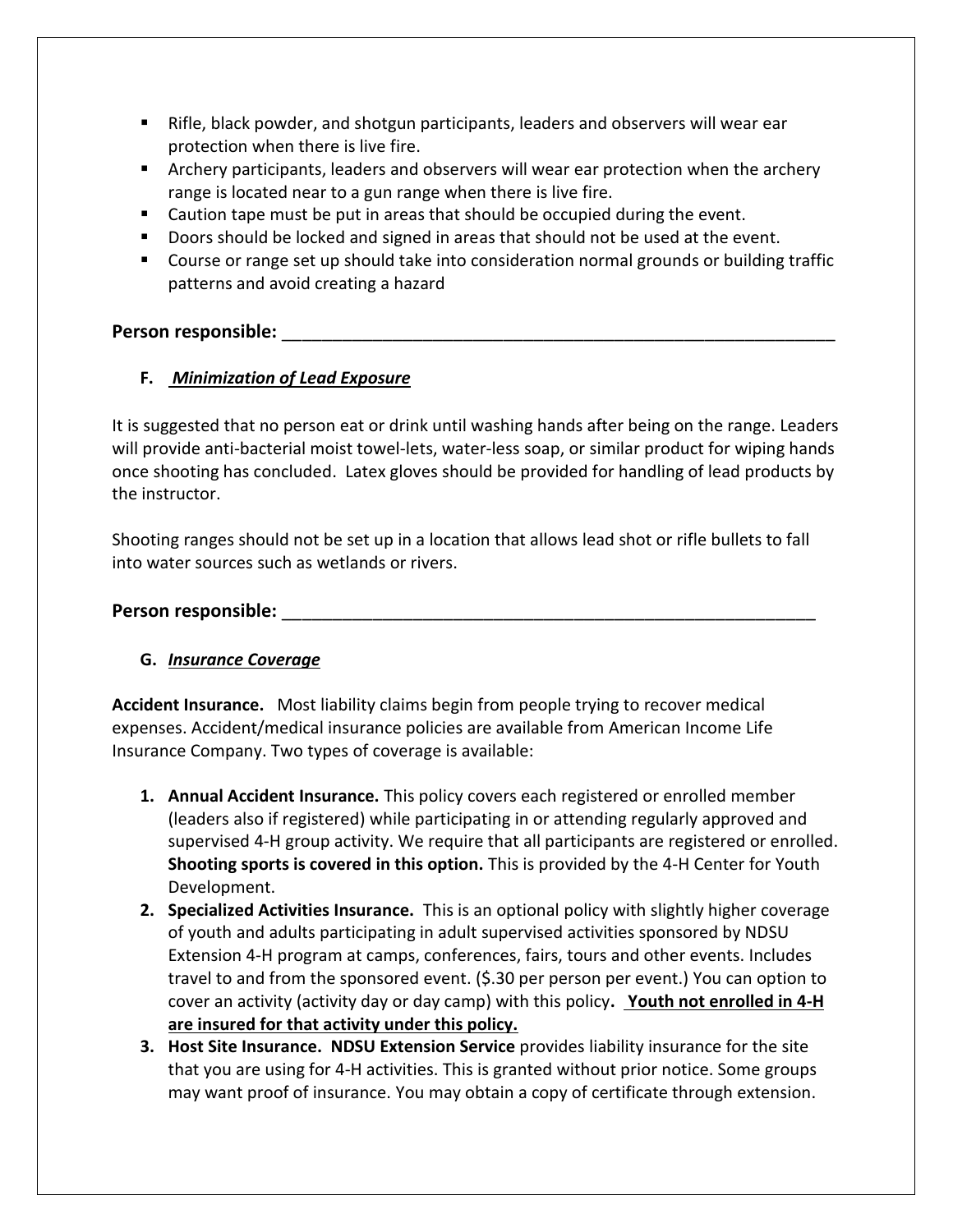For more information and benefits provided by **AmericanIncomeLife.com** or to purchase a policy, it is the responsibility of your local NDSU County Extension office. Policies can be purchased online.

#### Person responsible:

#### **4. Liability Insurance for Volunteer Leaders**

Volunteers receive protection under North Dakota law as do state employees. This policy is valid only when the 4-H volunteer leaders are listed as a leader/instructor in the local NDSU County Extension Office. The attorney for NDSU has stated that it appears that volunteers acting on behalf of a state agency would be covered in most liability cases. All volunteers and youth taking part in Extension youth program activities should be properly registered by their local Extension office. Having enrollment/registration forms, program plans, and activity logs on file is valuable documentation in case of a claim. University coverage and laws may change. The local extension office should be sure all who need insurance protection with the program are listed as a 4-H volunteer leader. This policy is in effect only at a 4-H sponsored activity.

This policy does cover all trained and certified 4-H shooting sports leaders; however, it requires that leaders must do everything possible to ensure a safe atmosphere and range. Additional coverage can be obtained from your insurance agent or shooting organization in which you meet membership requirements.

#### Person responsible:

#### **H.** *Additional Health and Safety Notes Specific to Our Program or Site:*

#### **I.** *Youth Protection Policy*

*NDSU and OMK employees, staff and volunteers are advised to use a "hands off" approach to instruction and discipline.* If you must touch a child, indicate what you are going to do, and ask permission in view of others.

#### *Suspected Child Abuse or Neglect*

Reporters mandated by state law are all paid Extension staff as well as most medical staff, school professionals, teachers and administrators, counselors, social workers, child care workers, law enforcement officers and clergy. Mandated reporters who suspect child abuse or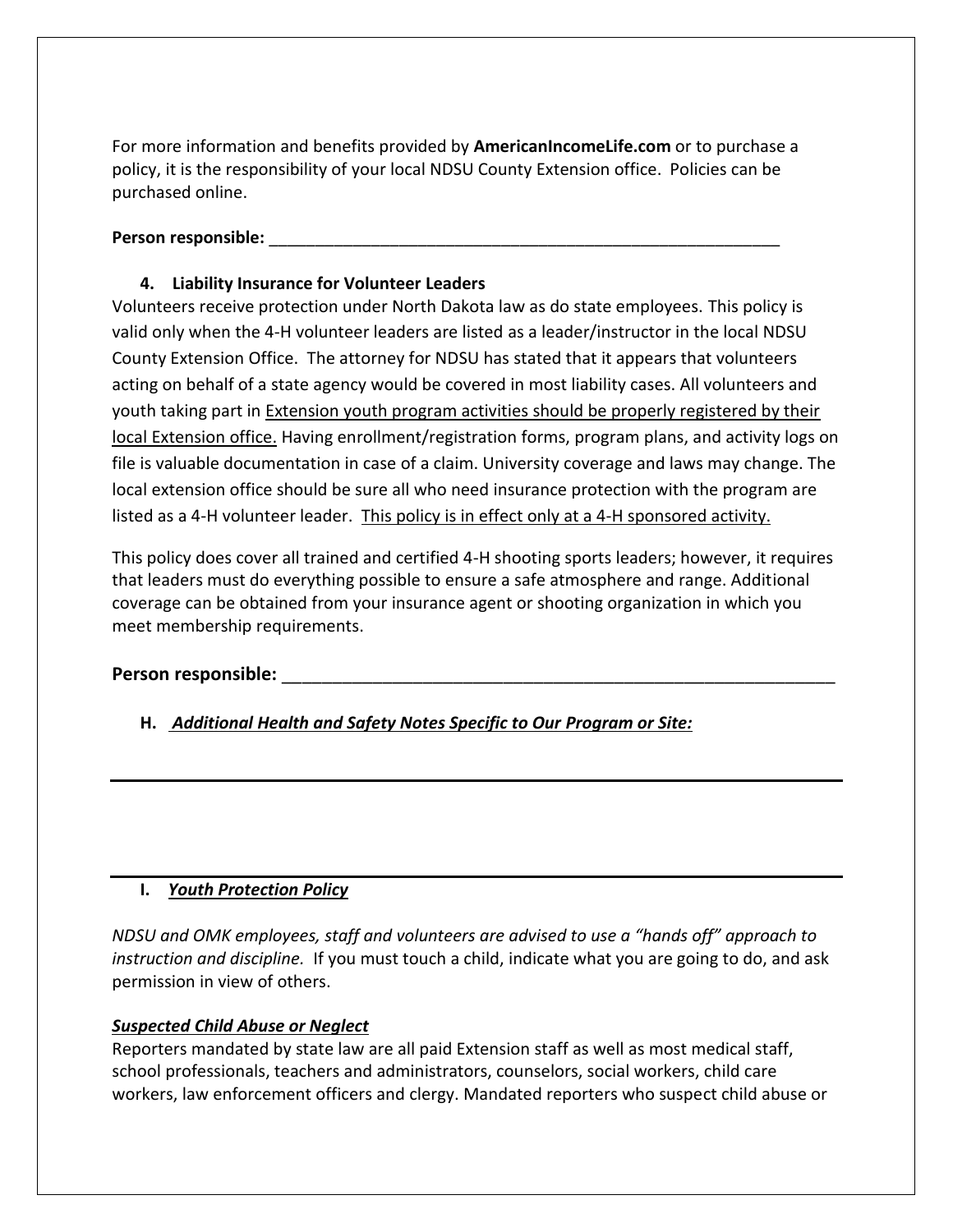neglect and fail to report that suspicion can be charged with a class B misdemeanor. Extension volunteers are encouraged to report child abuse.

<http://www.ext.nodak.edu/4h/childprotection/Pubs/formj.pdf>Form for reporting

#### **Drug, Alcohol, Vaping and Tobacco Policy**

4-H volunteers are serving as mentors and role models during 4-H sponsored activities. A NO TOLERANCE policy exists during 4-H events. This includes before, during, and after an event while remaining on the event location.

#### **Weapons Policy**

Guns or other shooting sports equipment is not allowed at 4-H events that are not specifically identified as a shooting sports event for that discipline. Concealed permit holders are asked not to carry there firearms during 4-H events according to NDSU policy.

#### **6-PROPERTY USE**

- **A.** Written permission has been secured to use the (name/address) for meetings and live fire exercises of this 4-H club. Responsibility for the following items has been determined: You may be required to provide proof of liability/accident insurance coverage by NDSU.
	- Drinking water/restrooms
	- Emergency evacuation plan of the site/storm shelter
	- Fire extinguisher(s) location
	- Garbage collection and removal
	- Toilet facilities and maintenance
	- Telephone/ Emergency communications/AED
	- Back up communications
	- Utility (electricity, gas, water) Emergency shutdown locations and procedures

#### **Person responsible:** \_\_\_\_\_\_\_\_\_\_\_\_\_\_\_\_\_\_\_\_\_\_\_\_\_\_\_\_\_\_\_\_\_\_\_\_\_\_\_\_\_\_\_\_\_\_\_\_\_\_\_\_\_\_\_

#### **B. SITE HAZARDS**

A safety inspection of the range will be completed by a certified instructor before the club meets or event is conducted. Safety procedures (signage, berms, and safety lines) will be reviewed with the site owner. All hazards, both natural and manmade, will be identified and eliminated or reduced.

#### **Person responsible:** \_\_\_\_\_\_\_\_\_\_\_\_\_\_\_\_\_\_\_\_\_\_\_\_\_\_\_\_\_\_\_\_\_\_\_\_\_\_\_\_\_\_\_\_\_\_\_\_\_\_\_\_\_

## **7-TRANSPORTATION**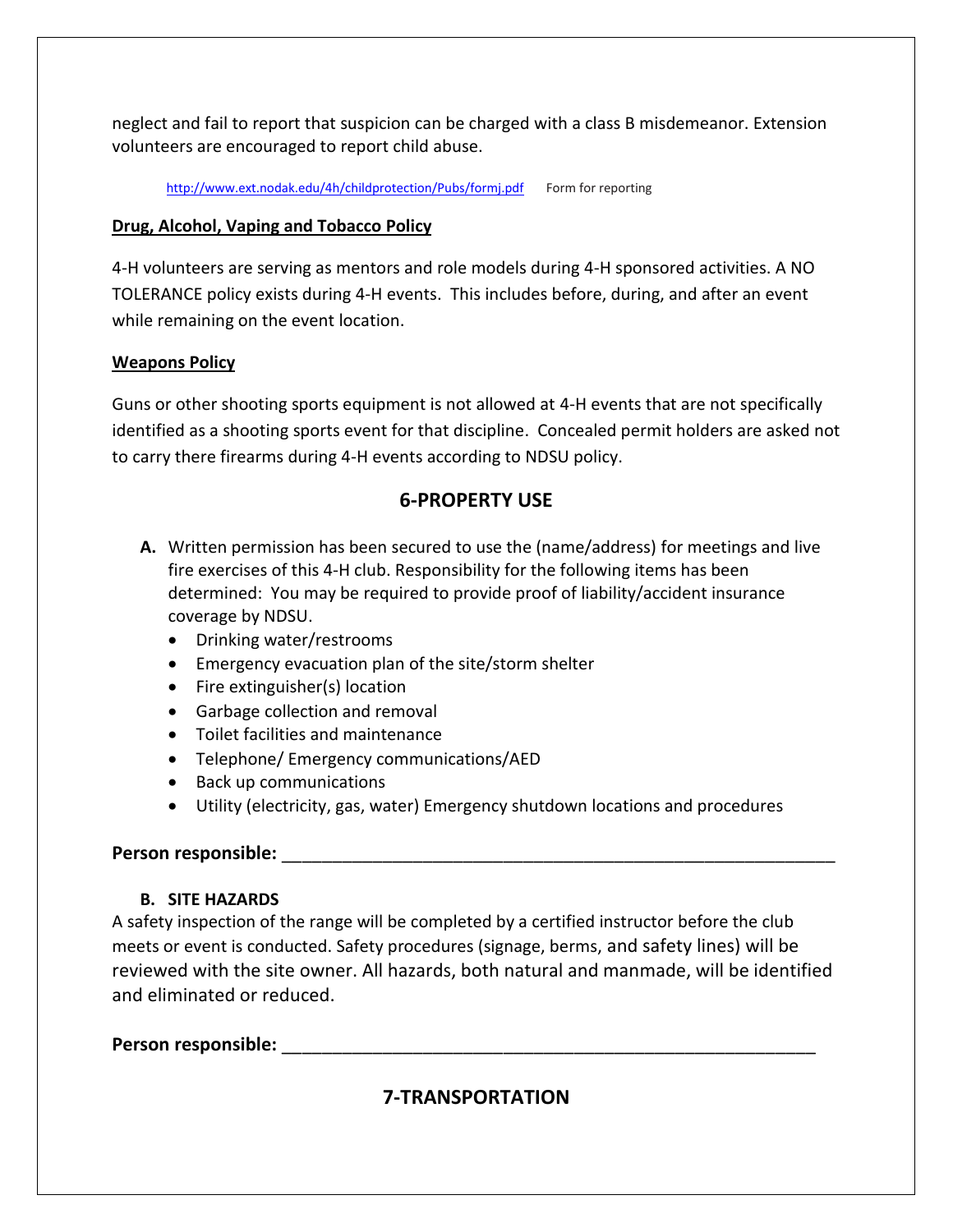Club leaders and parents will follow county and state guidelines when volunteers provide transportation to 4-H club members as part of a 4-H club activity. Gender requirements must be met.

- Be sure an adult is not alone with a youth. (Rule of "3")
- Be sure the vehicle has liability insurance. (a copy on file)
- Be sure a qualified licensed adult drives the vehicle. (copy on file)
- Do not use a 15 passenger van for public transportation.
- Carry a cell phone/survival gear
- Youth and volunteers must use safety belts.
- Be sure firearms are locked and cased. Bows are secure or cased.
- Non-passenger vehicles cannot be used for transportation

**Person responsible:** \_\_\_\_\_\_\_\_\_\_\_\_\_\_\_\_\_\_\_\_\_\_\_\_\_\_\_\_\_\_\_\_\_\_\_\_\_\_\_\_\_\_\_\_\_\_\_\_\_\_\_

#### **8-DISASTER EMERGENCIES**

A county plan exists: \_\_\_\_Yes \_\_\_\_No

The facility you plan to use for programming may be a disaster emergency center or the location you are at may have a designated gathering location. Disasters may include, but are not limited to, fire, explosion, lightening, wind storm, flood, landslide, earthquake, car accidents and terrorism or acts of war.

A separate disaster plan will be needed for some shooting sports situations, while others may be grouped as "Evacuation Emergencies". Each disaster plan must explain how participants will be protected and include specific information on the individual(s) responsible for each action step. Action steps may include the plan for transportation, and the contact of emergency services, the 4-H Agent and parents. Attach additional sheets to address the situations relevant to your site. Attached are emergency plan examples that your county or club may use to build a plan that works for your situation.

## **WEATHER AND ENVIRONMENTAL EFFECTS ON PROGRAM ACTIVITIES**

A county plan exists: \_\_\_\_Yes \_\_\_\_No – continue with the information below

• When the temperature goes above degrees, activities will be changed as follows: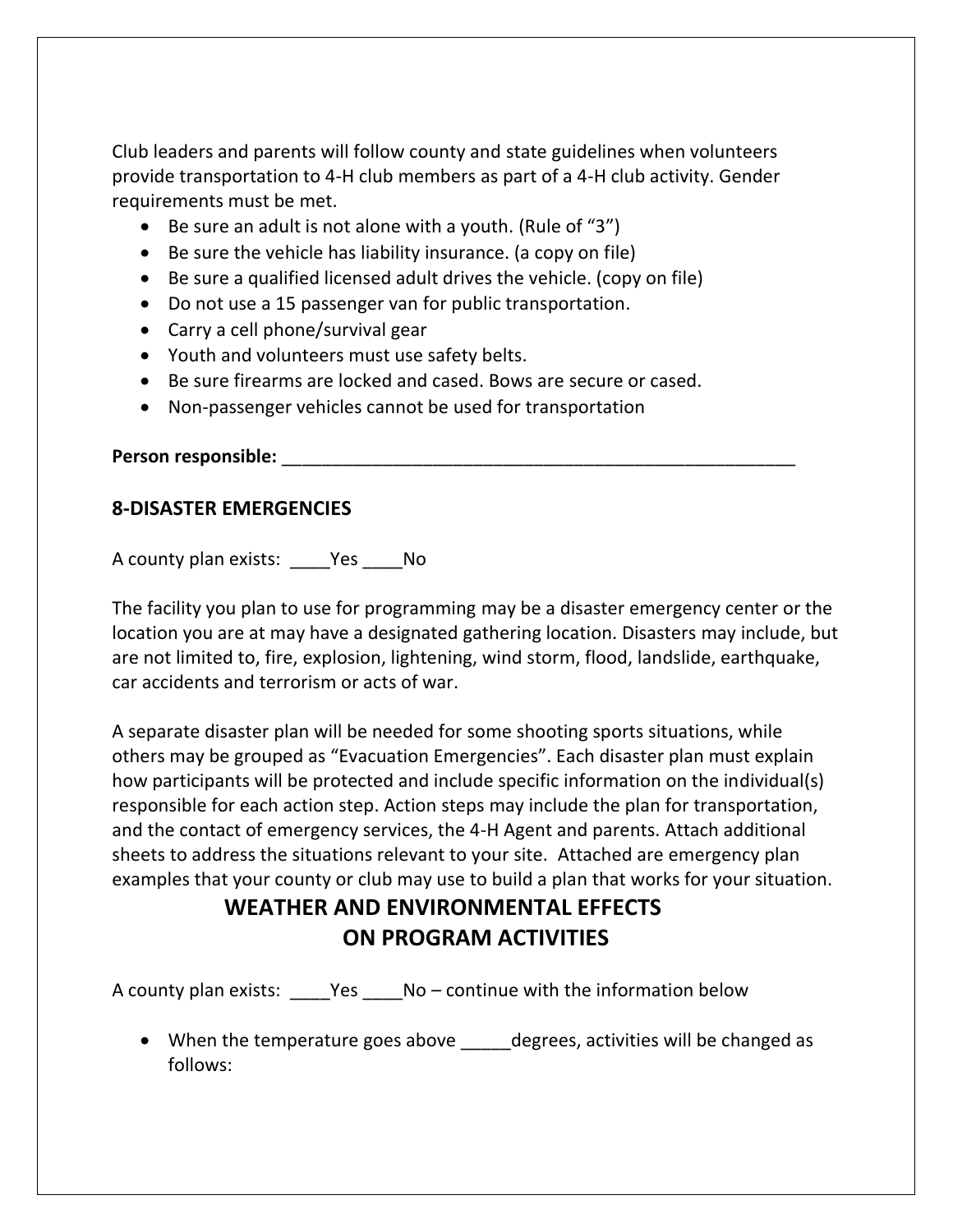• When the temperature or wind chill goes below \_\_\_\_\_degrees, activities will be changed as follows:

**\_\_\_\_\_\_\_\_\_\_\_\_\_\_\_\_\_\_\_\_\_\_\_\_\_\_\_\_\_\_\_\_\_\_\_\_\_\_\_\_\_\_\_\_\_\_\_\_\_\_\_\_\_\_\_\_\_\_\_\_\_\_\_\_\_\_**

**\_\_\_\_\_\_\_\_\_\_\_\_\_\_\_\_\_\_\_\_\_\_\_\_\_\_\_\_\_\_\_\_\_\_\_\_\_\_\_\_\_\_\_\_\_\_\_\_\_\_\_\_\_\_\_\_\_\_\_\_\_\_\_\_\_\_**

- Additional weather or environmental conditions (i.e. thunderstorms, snowstorms) that may affect program activities in our area and how the activities will be changed to deal with these events are :
	- $\circ$  Where will you seek shelter?  $\circ$
	- $\circ$  Do you have a weather alert radio and someone to monitor it? If not, what radio station can you listen to? \_\_\_\_\_\_\_\_\_\_\_\_\_\_\_\_\_\_\_\_\_\_\_\_\_\_\_\_\_\_\_\_
	- o Do you have emergency pick up plans if severe weather is predicted?
	- $\circ$  Where will parents meet?
	- o When will you contact law enforcement to assess the weather situation?
	- o When will you suspend activities?
	- o What will you do with youth who have parents that work out of town
	- o How will you notify parents that you are suspending activities? Radio Station? \_\_\_\_\_\_\_\_\_\_\_\_\_ Who will Call Parents?

#### **Person responsible:**

## **MISSING PERSON(S)**

A county plan exists: \_\_\_Yes \_\_\_\_No

Prevention:

- Use a buddy system pair children up and they keep track of each other.
- Use name tags.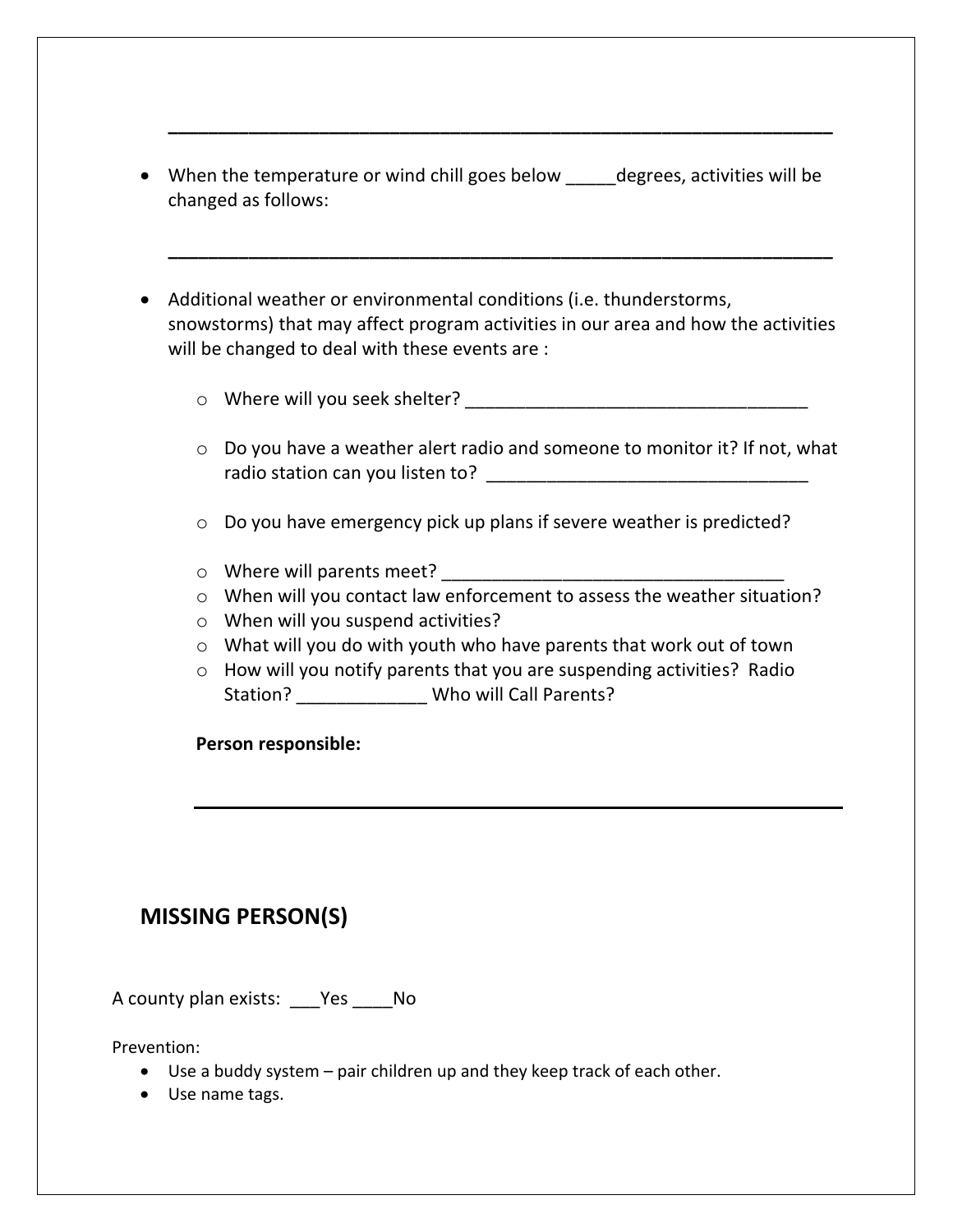- Establish boundaries with the youth areas they cannot leave.
- Youth must ask for permission to leave the group.

#### **Protocol:**

#### **Implement Missing Child Plan**

- ❑ Talk to their friends at the event for information about the missing youth. (Last whereabouts)
- ❑ Form a search team
- ❑ Establish a communication and coordination contact person for staff, parents, and law enforcement.
- ❑ Search the facilities or area quickly. (Determine the child is missing.)
- ❑ Notify parents that you are searching.
- ❑ Hold youth under supervision in an activity. **If child is missing-**
- ❑ Call Law Enforcement-be prepared to give a detailed description of the camper's physical appearance, dress, age, special precautions, etc.
- ❑ Notify parents of results or actions they may need to take.

An incident report should be completed afterward.

#### **Person responsible for coordination:**

A report should be completed and given to the local county extension agent. The report will be needed for record for investigation, insurance, or review and evaluation of the procedure.

**\_\_\_\_\_\_\_\_\_\_\_\_\_\_\_\_\_\_\_\_\_\_\_\_\_\_\_\_\_\_\_\_\_\_\_\_\_\_\_\_\_\_\_\_\_\_\_\_\_\_\_\_\_\_\_\_\_\_\_\_\_\_\_\_\_\_\_**

#### **A. PROTOCOL IF A YOUTH NEEDS EMERGENCY MEDICAL CARE**

#### **Protocol:**

❑ The person in charge of event or a First Aid/CPR certified volunteer is assigned to directly monitor the youth or adult until they can be transported to the hospital. You are to follow recommendations of hospital 911 staff or ambulance EMTs for the safety of the person. Someone must accompany the patient with health forms to hospital.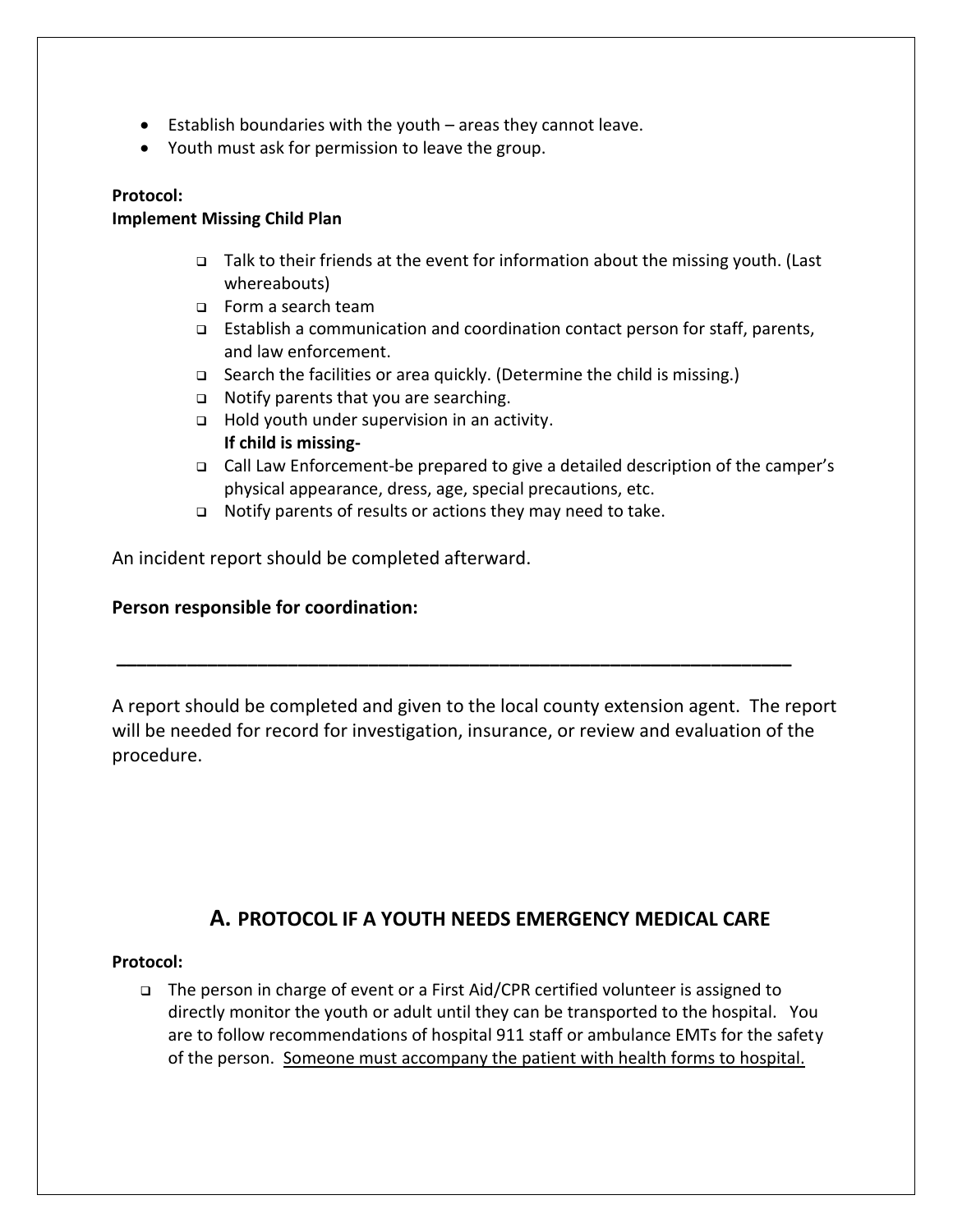- ❑ A leader is assigned to call appropriate emergency services ambulance, law enforcement, and parents.
- ❑ The leader or volunteers ensure the safety and security of the other youth during this time.
- ❑ Supervising volunteer may leave hospital when parents arrive and they are not needed.
- ❑ A leader or volunteer will arrange transportation of volunteer and/or youth to return from hospital.

#### Complete Incident report and present to the local extension office.

### **PROTOCOL FOR DISPLAY OF VIOLENCE (VERBAL AND/OR PHYSICAL), INCLUDING THREATS BY A WEAPON / INJURY FROM A WEAPON**

#### **Protocol:**

- ❑ Notify law enforcement of an unruly or dangerous person. Do not escalate the situation by threatening or confrontation. Move everyone away.
	- Be prepared to give description of person, weapon, and their location.
	- Address of location
	- Your and others situation
- ❑ Call emergency medical services
- ❑ If there is a victim of violence, assign a staff member or volunteer to monitor the victim.
- ❑ If the perpetrator leaves, lock down do not allow other volunteers or youth to rush to the scene, lock or block entry to the facility or grounds to prevent re-entry by the perpetrator or exit by others. People should be moved from the scene in a safe way away from the perpetrator when possible.

In the event of a dangerous weapon, notification to the local law enforcement is first priority and must be made in the most time efficient way by the first person encountering the situation. You are to follow recommendations of the law enforcement agency.

#### Complete Incident report and present to the local extension office.

#### **Emergency Contact Information**

Have the first responders been notified in advance about club activities?

\_\_\_\_Yes \_\_\_\_\_No

Address of our Activity and the state of the state of  $\sim$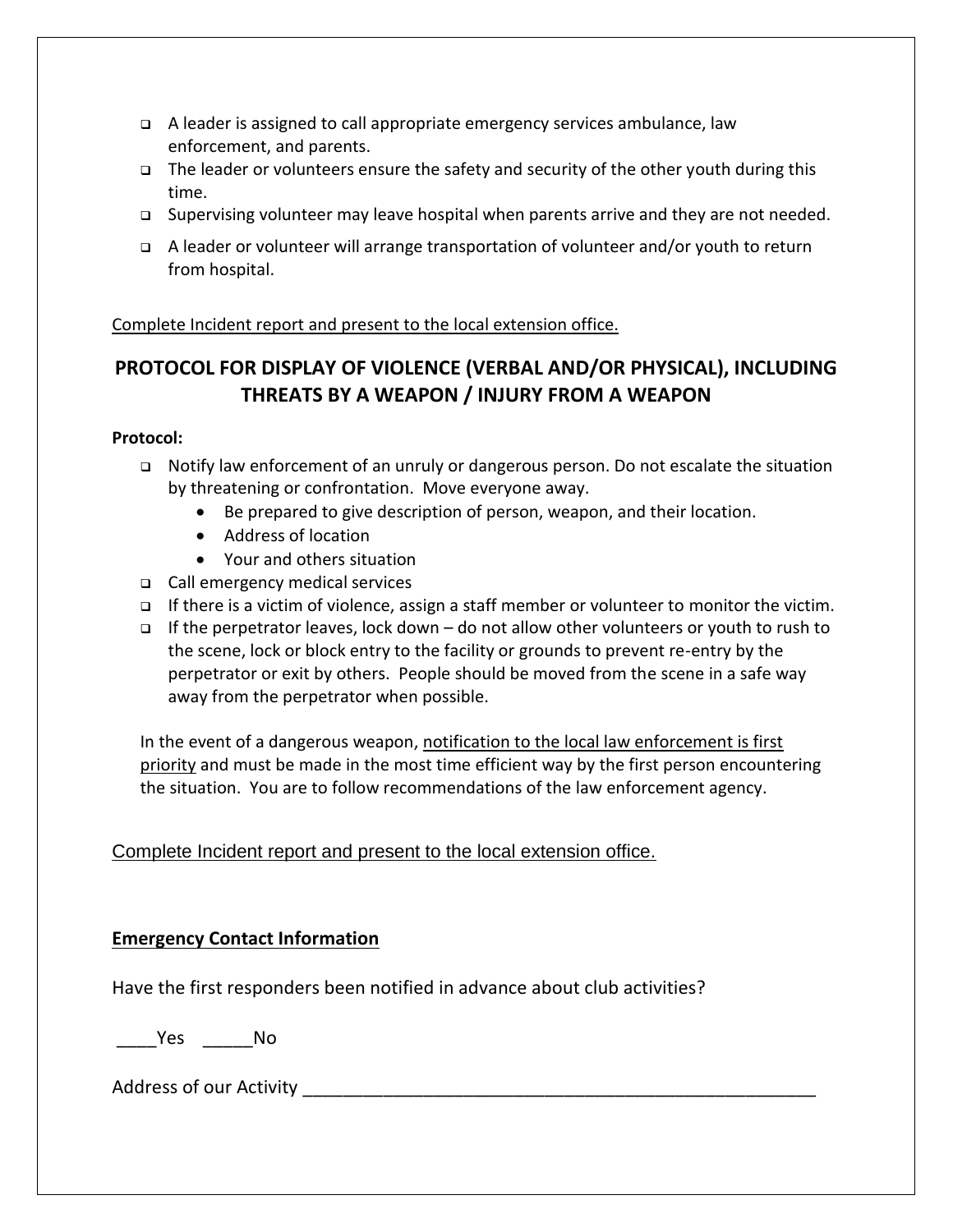## *Emergency Phone Numbers*

| Person/s responsible to call:                                                                                         |                         |                        |
|-----------------------------------------------------------------------------------------------------------------------|-------------------------|------------------------|
| 1 <sup>st</sup>                                                                                                       | 2nd                     |                        |
| Person/s responsible to call the parent(s) of the youth(s) involved:                                                  |                         |                        |
| In the event of any incident, accident, near miss or emergency immediately contact:<br><b>County Extension Agent:</b> |                         |                        |
| (Name)<br>9B                                                                                                          | (Office and home phone) |                        |
|                                                                                                                       | <b>Activity Log</b>     | <b>SHOOTING SPORTS</b> |
| <b>Activity</b>                                                                                                       |                         |                        |
| Name of Participants                                                                                                  |                         |                        |
| 1.                                                                                                                    | 11.                     |                        |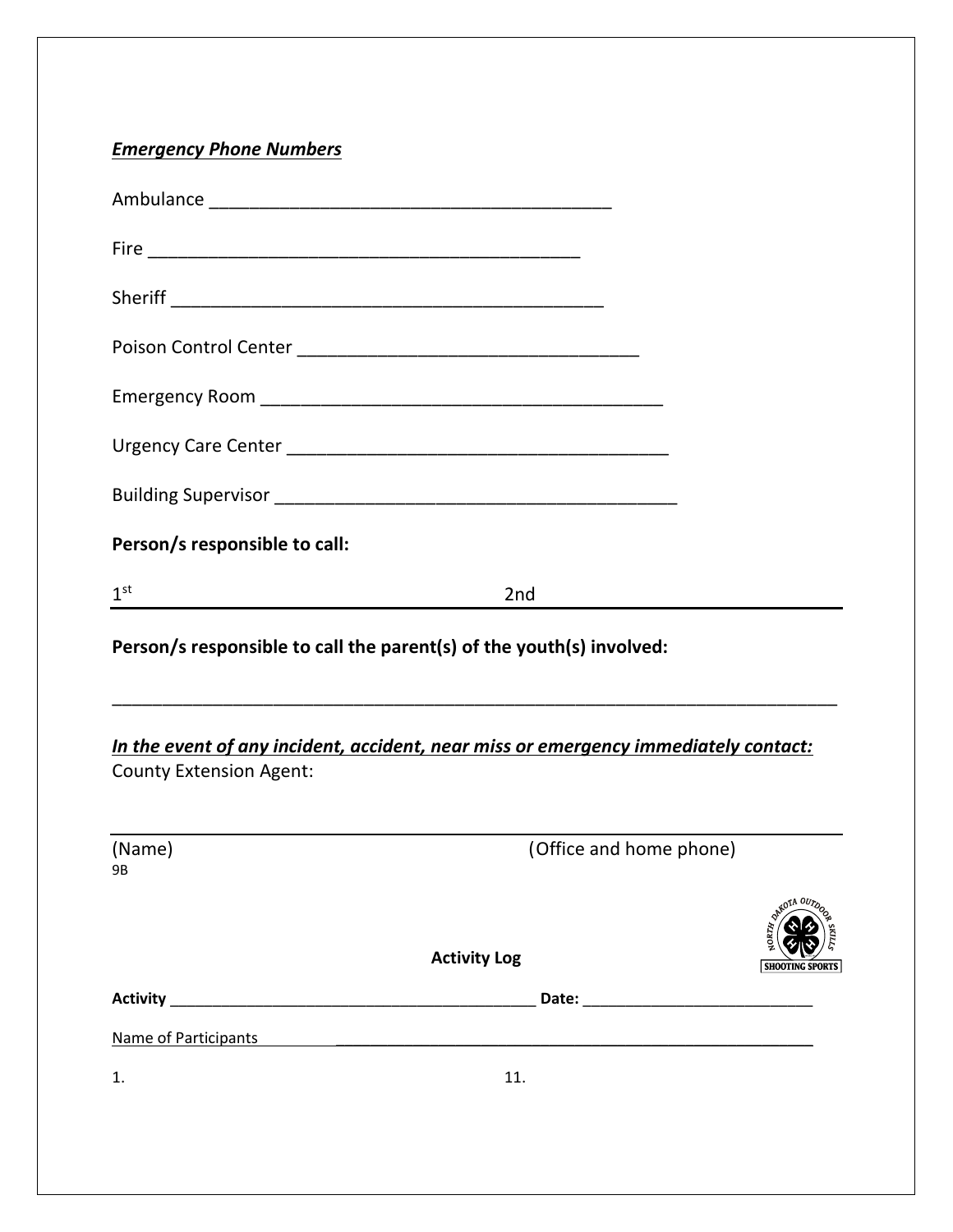| 2.                                                                                                     | 12.                            |
|--------------------------------------------------------------------------------------------------------|--------------------------------|
| 3.                                                                                                     | 13.                            |
| 4.                                                                                                     | 14.                            |
| 5.                                                                                                     | 15.                            |
| 6.                                                                                                     | 16.                            |
| 7.                                                                                                     | 17.                            |
| 8.                                                                                                     | 18.                            |
| 9.                                                                                                     | 19.                            |
| 10.                                                                                                    | 20.                            |
| Parents Present:                                                                                       |                                |
| 1.                                                                                                     | 3.                             |
| 2.                                                                                                     | 4.                             |
| <b>Activities Completed:</b>                                                                           |                                |
|                                                                                                        |                                |
|                                                                                                        |                                |
|                                                                                                        |                                |
| Health Forms ____ Yes<br>First Aid Kit ___ Yes                                                         | Risk Management Folder ___ Yes |
| Safety Check ____ Yes Signage ___ Yes                                                                  |                                |
| Were there any injuries? ____ Yes. If yes, complete incident report and give to local extension agent. |                                |
|                                                                                                        |                                |
| (Attached additional sheets if needed)                                                                 |                                |
| <b>POSITION TITLE: County Shooting Sports Instructor/Assistant</b>                                     |                                |
| TIME COMMITMENT: Length of Service: 6 years Renewable. Program ranges from 8-100<br>hours/year.        |                                |
| LOCATION: Serve within ______________ county and as needed at regional and state events.               |                                |
| TYPE OF POSITION: Volunteer leader or assistant; no direct salary.                                     |                                |